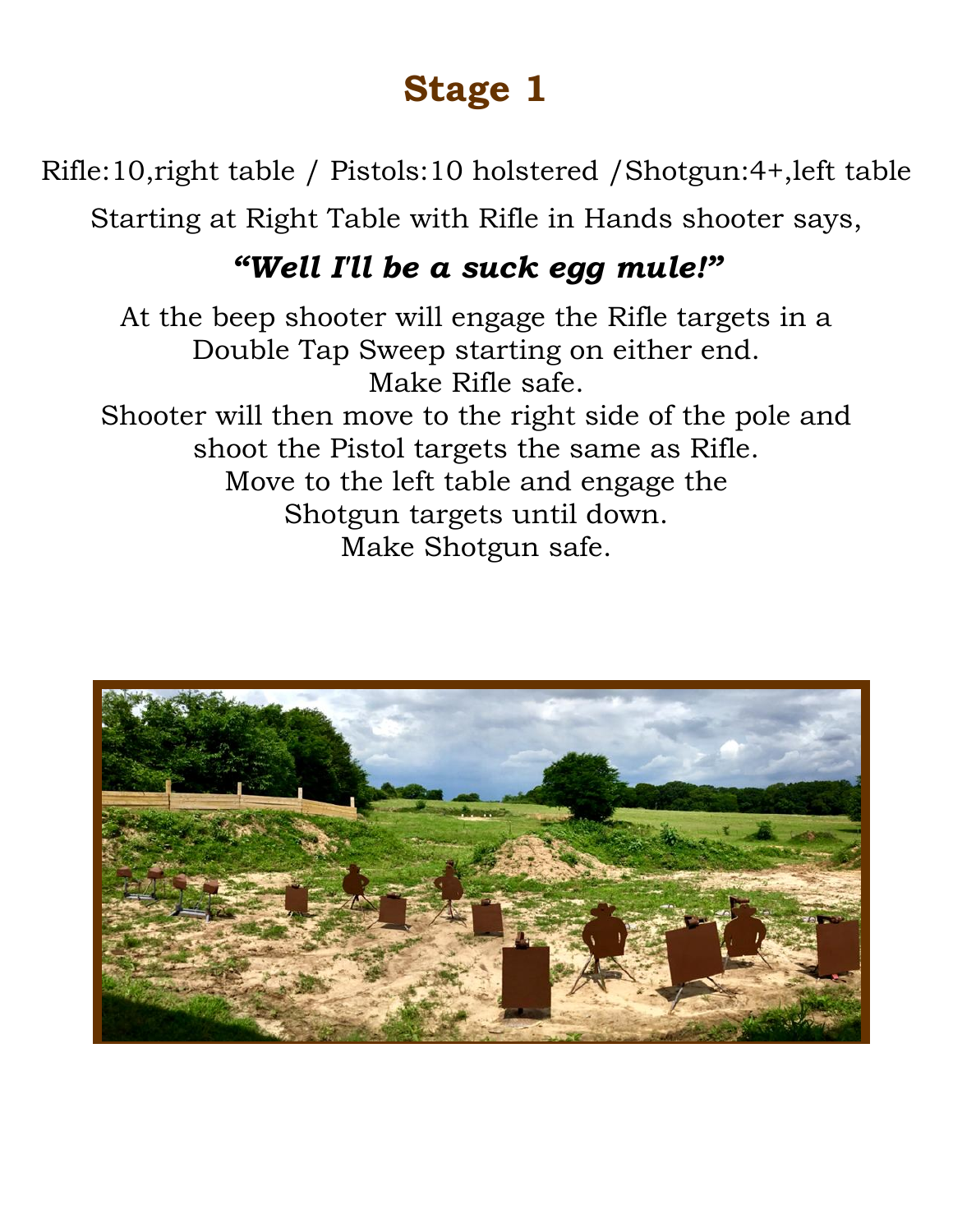Rifle:10, left window/Pistols:10,Holstered/Shotgun:4+,right window

Starting at the left window with Hands on Hat shooter says

#### *"What's that on your head?"*

At the beep shooter will engage the Rifle targets with one shot on each square target *then* Triple Tap the Cowboy and repeat. Make Rifle safe. Move left to the opening and shoot the Pistol targets the same as Rifle. Move to the right window and engage the Shotgun targets until down. Make Shotgun safe.

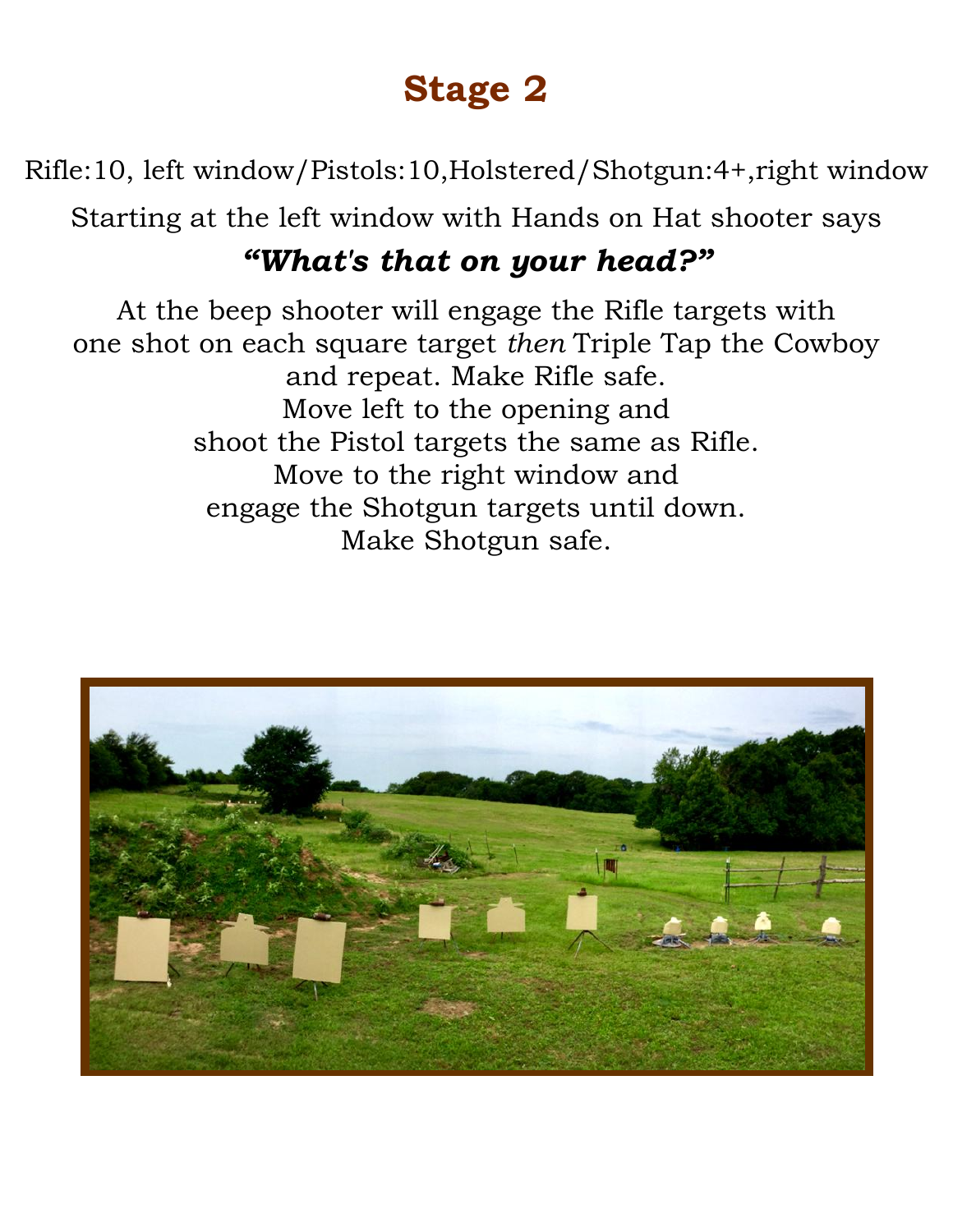Pistols:10, holstered/Rifle:10, on table/Shotgun: 2+, on table

Starting behind the table at Texas Surrender shooter says

#### *"I'm lookin' for a tin star with a drunk pinned on it"*

At the beep shooter will engage the Pistol targets in a 2-3-5 Sweep starting on either end. Then shoot the Rifle targets the same as Pistol. Make Rifle safe. Then engage Shotgun targets until down. Make Shotgun safe.

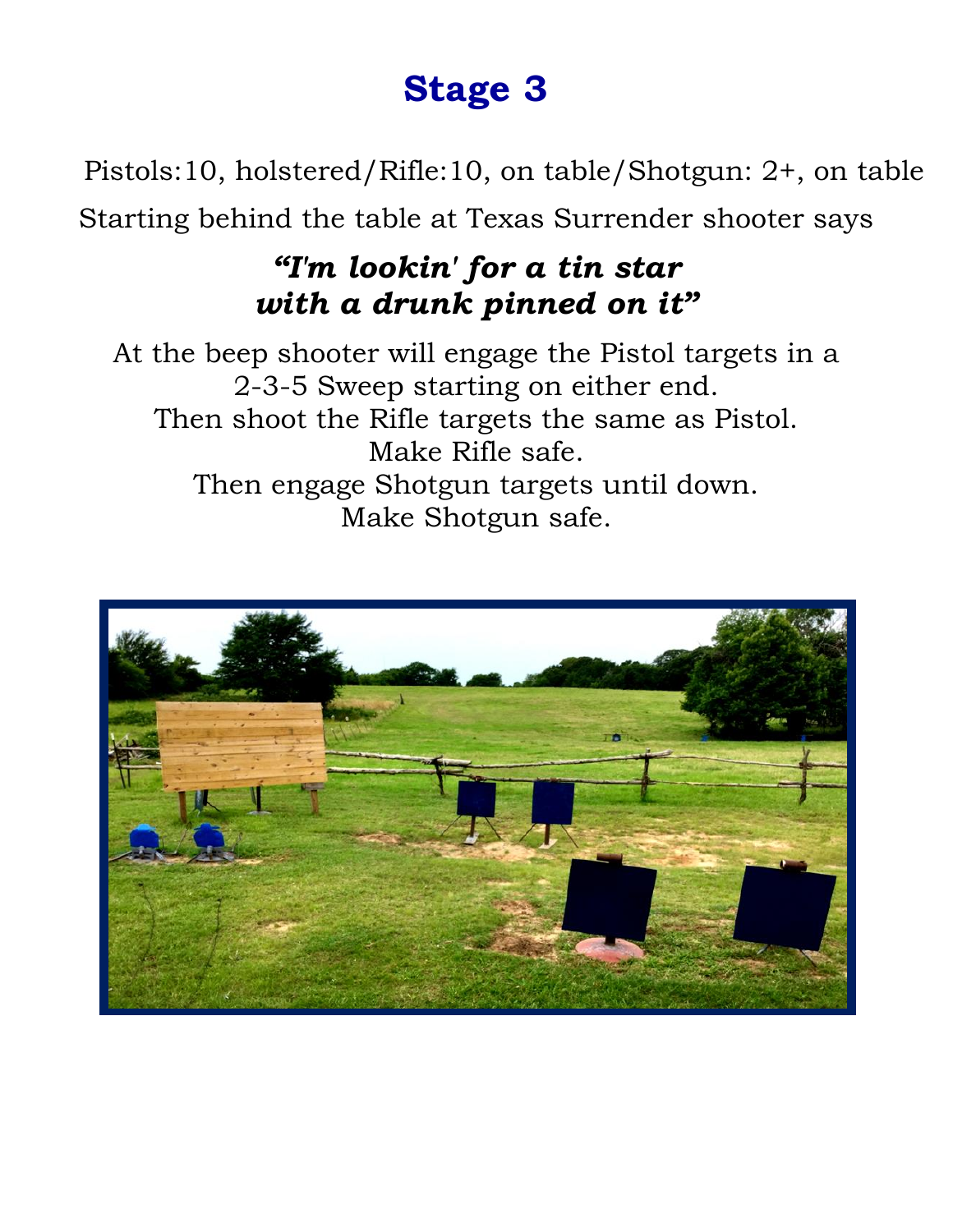Pistols:10, holstered/Rifle:10, left table/Shotgun: 4+, right table Starting at left side of table with thumbs on belt shooter says,

#### *"I'm paid to risk my neck"*

At the beep shooter will engage the Pistol targets in a Diagonal Nevada Sweep starting on any outside target and repeat on the opposite diagonal (creating an X). With at least one foot behind the table shoot the Rifle targets the same as Pistol. Make Rifle safe. Knock down the Shotgun targets. Make Shotgun safe.

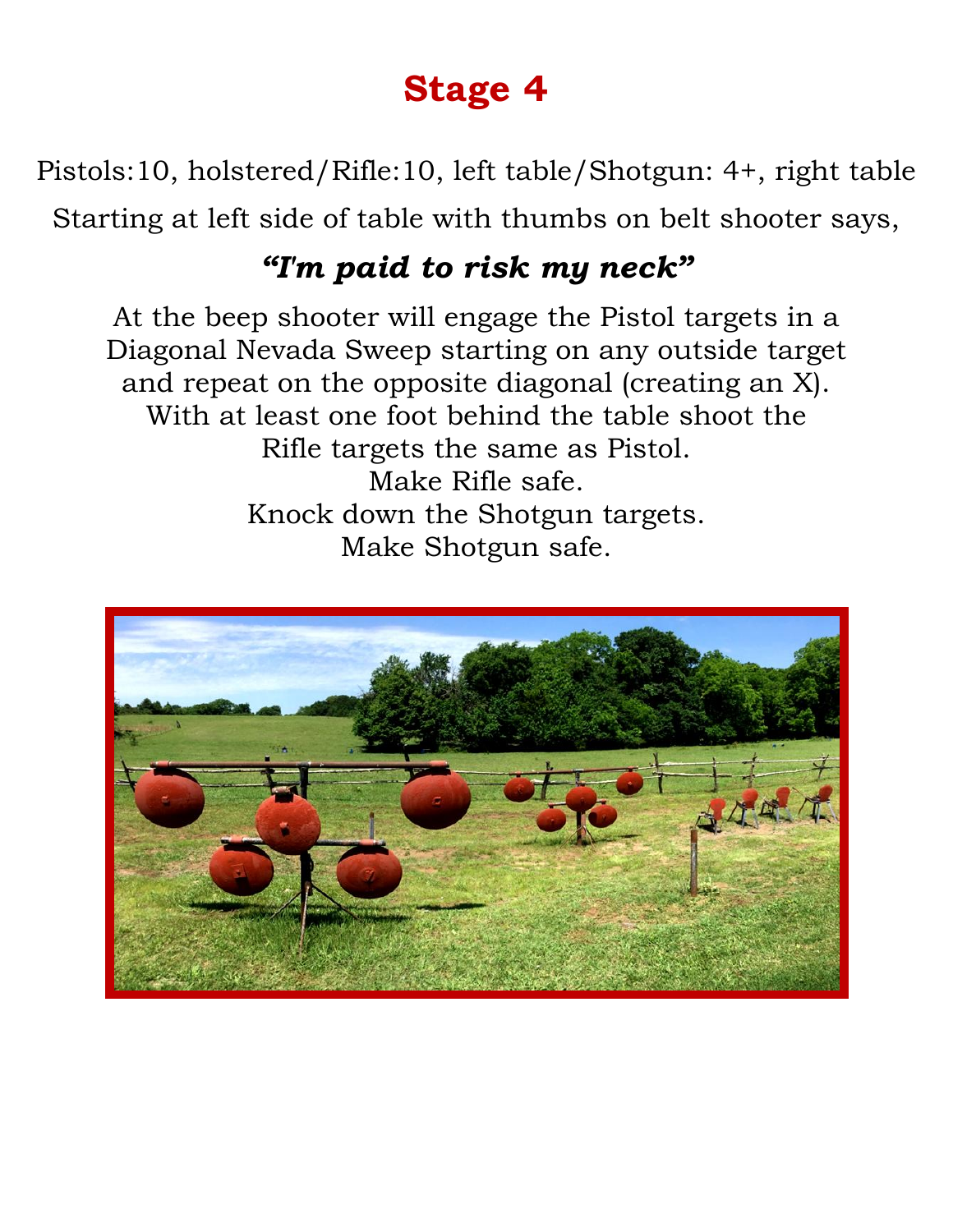Rifle:10, left table/ Pistols:10, holstered/Shotgun:4+, right table Starting at left table with hands on Rifle on table shooter says,

#### *"I hit the sign, and the sign hit him!"*

At the beep shooter will engage the Rifle targets in a Progressive Sweep starting on either target. Make Rifle safe. Shooter will move to the left of the table and engage Pistol targets the same as Rifle. Then shoot the Shotgun targets until down. Make Shotgun safe.